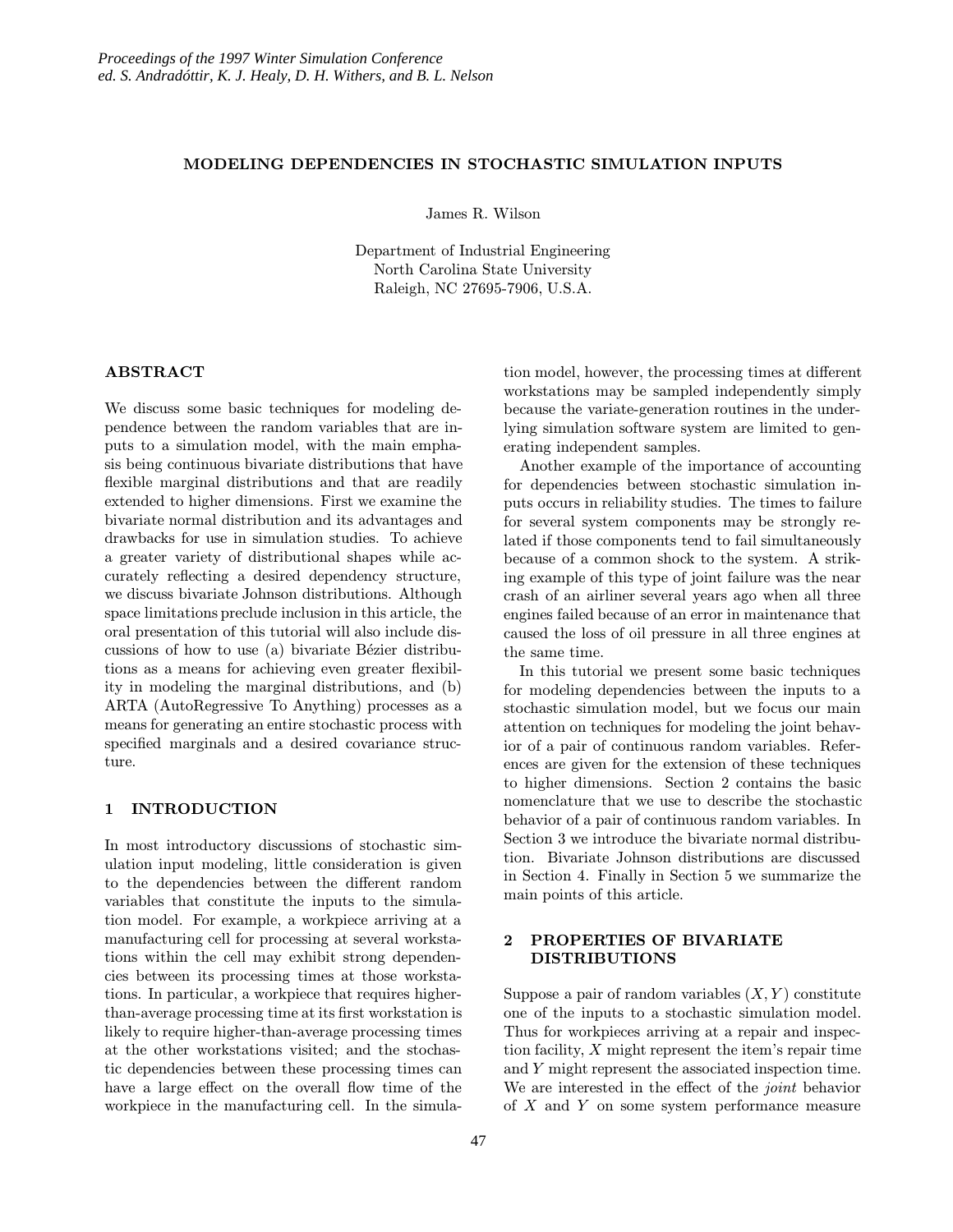of interest, such as the average flow time of workpieces through the fac ility—and in fact it is in precisely such situations that mathematical techniques frequently fail so that simulation is the analysis technique of choice. When we want to emphasize the dimensionality of the input-modeling task at hand, we will sometimes write  $(X_1, X_2)$  rather than  $(X, Y)$ .

The probabilistic properties of the random vector  $(X, Y)$  is specified by a *joint cumulative distribution* function (c.d.f.)

$$
F_{X,Y}(x,y) = \Pr\{X \le x, Y \le y\} \text{ for all } (x,y)
$$

with the following properties:

- 1. It is a nondecreasing function of each argument x, y.
- 2. It is continuous from the right in each argument so that for all  $(x, y)$ ,

$$
\lim_{\substack{x^* \to x \\ x^* > x}} F_{X,Y}(x^*, y)
$$
\n
$$
\lim_{\substack{y^* \to y \\ y^* > y}} F_{X,Y}(x, y^*)
$$
\n
$$
= F_{X,Y}(x, y).
$$

3. It satisfies the following relationships:

$$
\lim_{\substack{x \to -\infty \\ y \to -\infty}} F_{X,Y}(x, y) = 0, \n\lim_{\substack{x \to +\infty \\ y \to +\infty}} F_{X,Y}(x, y) = 1.
$$

4. For any  $x < x^*$  and  $y < y^*$ , we have

$$
\Pr\{x < X \le x^*, y < Y \le y^*\} = F_{X,Y}(x^*, y^*) \\
 -F_{X,Y}(x, y^*) - F_{X,Y}(x^*, y) + F_{X,Y}(x, y) \\
 \ge 0.
$$

Requirements 1–4 emphasize the importance of selecting joint c.d.f.'s with great care.

We assume that the random vector  $(X, Y)$  possesses a probability density function (p.d.f.) so that for all  $x, y$ ,

$$
F_{X,Y}(x,y) = \int_{-\infty}^x \int_{-\infty}^y f_{X,Y}(u,v) dv du.
$$

The existence of such a nonnegative, integrable function  $f_{X,Y}(x, y)$  is sufficient to ensure requirements 1–4 of  $F_{X,Y}(x, y)$  above.

Let  $F_X(x) = F_{X,Y}(x, +\infty)$  denote the marginal c.d.f. of X with marginal p.d.f.  $f_X(x)$ , marginal mean

$$
\mu_X = \mathbb{E}[X] = \int_{-\infty}^{\infty} x f_X(x) \, dx
$$

and marginal variance

$$
\sigma_X^2 = \text{Var}(X) = \mathbb{E}[(X - \mu_X)^2]
$$
  
=  $\int_{-\infty}^{+\infty} (x - \mu_X)^2 f_X(x) dx$   
=  $\mathbb{E}[X^2] - \mu_X^2 = \int_{-\infty}^{+\infty} x^2 f_X(x) dx - \mu_X^2$ .

The marginal p.d.f. and moments of  $Y$  are defined similarly.

The random variables  $X$  and  $Y$  are stochastically independent if and only if their joint c.d.f. can be factored into the product of the two marginal c.d.f.'s so that

$$
F_{X,Y}(x,y) = F_X(x)F_Y(y) \text{ for all } x, y.
$$

In terms of p.d.f.'s,  $X$  and  $Y$  are independent if and only if their joint p.d.f. can be factored into the product of the two marginal p.d.f.'s.

When  $X$  and  $Y$  are not stochastically independent, the most common characterizations of their dependence are (a) the *covariance* of  $X$  and  $Y$ ,

$$
Cov(X, Y) = E[(X - \mu_X)(Y - \mu_Y)],
$$

and (b) the *product moment correlation of*  $X$  and  $Y$ ,

$$
\rho_{X,Y} = \text{corr}(X,Y) = \text{Cov}(X,Y)/(\sigma_X \sigma_Y)
$$

$$
= \mathbb{E}\left[\left(\frac{X-\mu_X}{\sigma_X}\right)\left(\frac{Y-\mu_Y}{\sigma_Y}\right)\right].
$$

Notice that if  $X$  and  $Y$  are independent, then  $Cov(X, Y) = 0$  and  $\rho_{X,Y} = 0$ . On the other hand, zero covariance (or correlation) between X and Y does not generally imply that  $X$  and  $Y$  are independent.

Whereas the covariance  $Cov(X, Y)$  depends on the scale (units of measurement) of  $X$  and  $Y$ , the correlation coefficient  $\rho_{X,Y}$  does not since the *standardized* random variables  $(X - \mu_X)/\sigma_X$  and  $(Y - \mu_Y)/\sigma_Y$ each have mean zero and variance one. It can be easily shown that  $-1 \leq \rho_{X,Y} \leq +1$ . If Y is a linear function of X so that  $Y = a + bX$  with probability one, then  $\rho_{X,Y}$  = +1 if  $b > 0$  and  $\rho_{X,Y}$  = -1 if  $b < 0$ . Thus the correlation  $\rho_{X,Y}$  is a measure of the degree of linear dependence between  $X$  and  $Y$  with the following properties: (a) it is independent of the location and scale in which the quantities  $X$  and  $Y$ are expressed; (b) it is zero if  $X$  and  $Y$  are independent; (c) it ranges between  $-1$  and  $+1$  when X and Y are dependent, and its sign reflects the direction of the linear dependence; and (d) if its magnitude is 1, then a linear relationship between  $X$  and  $Y$  holds with probability one. Although there are other useful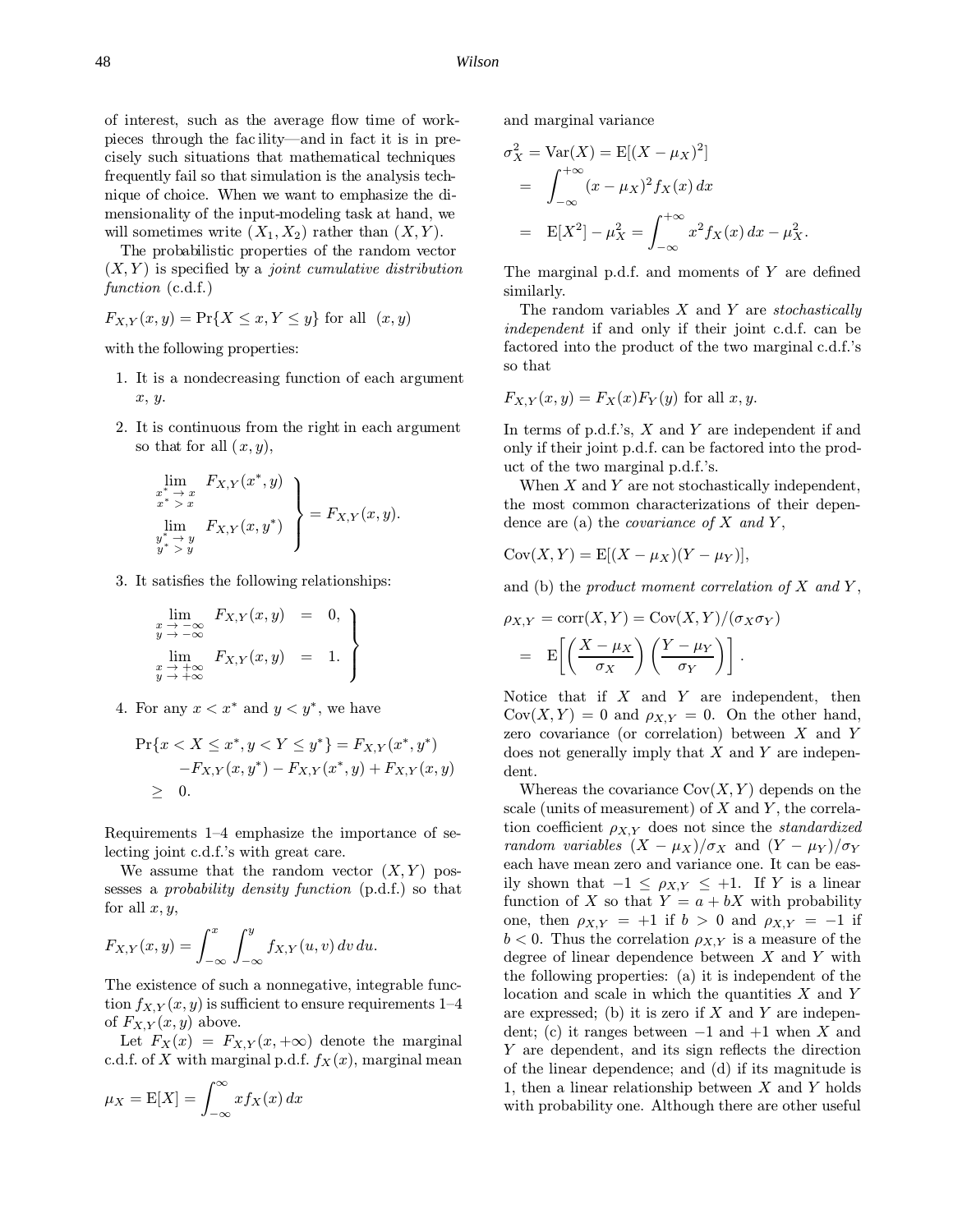measures of the association or dependence between two random variables, the product moment correlation coefficient is the most widely used quantity; and as we shall see, this quantity enters naturally into the formulation of the bivariate input models discussed in this article.

# 3- BIVARIATE NORMAL DISTRIBUTION

The best known and most widely used bivariate distribution is the bivariate normal distribution. This state of affairs is partly because of the pervasive impact of the central limit theorem but mainly because of the lack of many suitable alternative multivariate distributions. When seeking to model the behavior of a bivariate random vector  $(X, Y)$ , we often have information about the marginal means  $\mu_X$  and  $\mu_Y$ , the marginal standard deviations  $\sigma_X$  and  $\sigma_Y$ , and the correlation coefficient  $\rho_{X,Y}$ ; and in this situation it is sometimes appropriate to assume that  $(X, Y)$  has the bivariate normal p.d.f.

$$
f_{X,Y}(x,y) = \frac{\exp\left[-\frac{1}{2}Q(x - \mu_X, y - \mu_Y)\right]}{2\pi\sigma_X\sigma_Y(1 - \rho^2)^{1/2}},\tag{1}
$$

where  $Q(u, v)$  is the quadratic function

$$
Q(u,v) = \frac{1}{1-\rho^2} \frac{u^2}{\sigma_X^2} - 2\rho \frac{u}{\sigma_X} \cdot \frac{v}{\sigma_Y} + \frac{v^2}{\sigma_Y^2}.
$$
 (2)

It follows easily from (1) and (2) that the marginal distribution of X is univariate normal with mean  $\mu_X$ and variance  $\sigma_X^2$ , so that  $X \sim N(\mu_X, \sigma_X^2)$  with p.d.f.

$$
f_X(x) = \frac{1}{(2\pi)^{1/2} \sigma_X} \exp\left[-\frac{1}{2} \left(\frac{x - \mu_X}{\sigma_X}\right)^2\right] \tag{3}
$$

for all  $x$ ; and a similar result applies to  $Y$ . Moreover, the parameter  $\rho$  is the coefficient of correlation between  $X$  and  $Y$ :

$$
\mathbf{E}\left[\left(\frac{X-\mu_X}{\sigma_X}\right)\left(\frac{Y-\mu_Y}{\sigma_Y}\right)\right]=\rho.
$$

Conditional distributions provide another means of characterizing the dependence between two random variables. Given  $X = x$ , it follows from (1) and (2) that the conditional p.d.f. of Y is normal

$$
f_{Y|X}(y|x) = \frac{\exp\left\{-\frac{1}{2}\frac{(y - \mathbb{E}[Y|X=x])^2}{\text{Var}[Y|X=x]}\right\}}{(2\pi)^{1/2}\sigma_Y(1-\rho^2)^{1/2}}
$$
(4)

with conditional mean

$$
E[Y|X=x] = \mu_Y + \frac{\rho \sigma_Y}{\sigma_X}(x - \mu_X)
$$
\n(5)

and conditional variance

$$
Var[Y|X = x] = \sigma_Y^2(1 - \rho^2).
$$
 (6)

Thus  $Y$  has a linear regression on  $X$  as specified by (5). Moreover, the marginal variance of  $Y, \sigma_Y^2$ , consists of two parts: (a) the component  $\rho^2 \sigma_Y^2$  that is "due to" to the variation in  $X$ ; and (b) the component  $(1 - \rho^2)\sigma_Y^2$  that is independent of X and that represents the variation of  $Y$  about the regression line. Generally it is difficult in simulation applications to work with the conditional distributions associated with a given bivariate distribution. The simplicity of the conditional distributions associated with the multivariate normal p.d.f. is another reason for the popularity of this input model.

Figure 1 shows a three-dimensional plot of the normal density (1) for  $\rho > 0$ . Since we can express the joint p.d.f. (1) as the product of the marginal p.d.f. (3) and the conditional p.d.f. (4), we see that the curve formed by the intersection of the bivariate density's surface and a plane perpendicular to the  $x$  axis (say,  $x = a$ ) is a "normal-like" curve, and the area under this curve is  $f_X(a)$  rather than one. Moreover, the mean of this curve lies on the regression line (5); and every such curve has common variance (6). Clearly the tallest such "normal-like" curve is the one defined by the plane  $x = \mu_X$ , since this value of x maximizes the marginal p.d.f.  $f_X(x)$ . By symmetry, planes perpendicular to the  $y$  axis will intersect the surface in "normal-like" curves with similar properties.

It is also informative to consider the curves formed by the intersection of the bivariate normal surface with planes perpendicular to the (vertical)  $z$  axis (say,  $z = c$ ). Each such curve has the form

$$
Q(x - \mu_X, y - \mu_Y) = c^*.
$$
 (7)

It can be shown that (7) defines an ellipse centered at the point  $(\mu_X, \mu_Y)$  with principal axes rotated through the angle

$$
\theta = \begin{cases} \frac{1}{2} \tan^{-1} [2\rho \sigma_X \sigma_Y / (\sigma_X^2 - \sigma_Y^2)], & \text{if } \sigma_X \neq \sigma_Y, \\ \pi/4, & \text{if } \sigma_X = \sigma_Y. \end{cases} (8)
$$

From (8) we see that in general the principal axes of these contour ellipses are not parallel to the regression of  $Y$  on  $X$  or to the regression of  $X$  on  $Y$  as might be supposed. This should also be clear from Figure 1. For a complete discussion of the bivariate normal distribution, see Hald (1953)

Fitting a bivariate normal distribution to a random sample  $\{(X_j, Y_j) : j = 1, \ldots, n\}$  is straightforward. The sample mean and variance

$$
\bar{X} = \frac{1}{n} \sum_{j=1}^{n} X_j
$$
 and  $S_X^2 = \frac{1}{n-1} \sum_{j=1}^{n} (X_j - \bar{X})^2$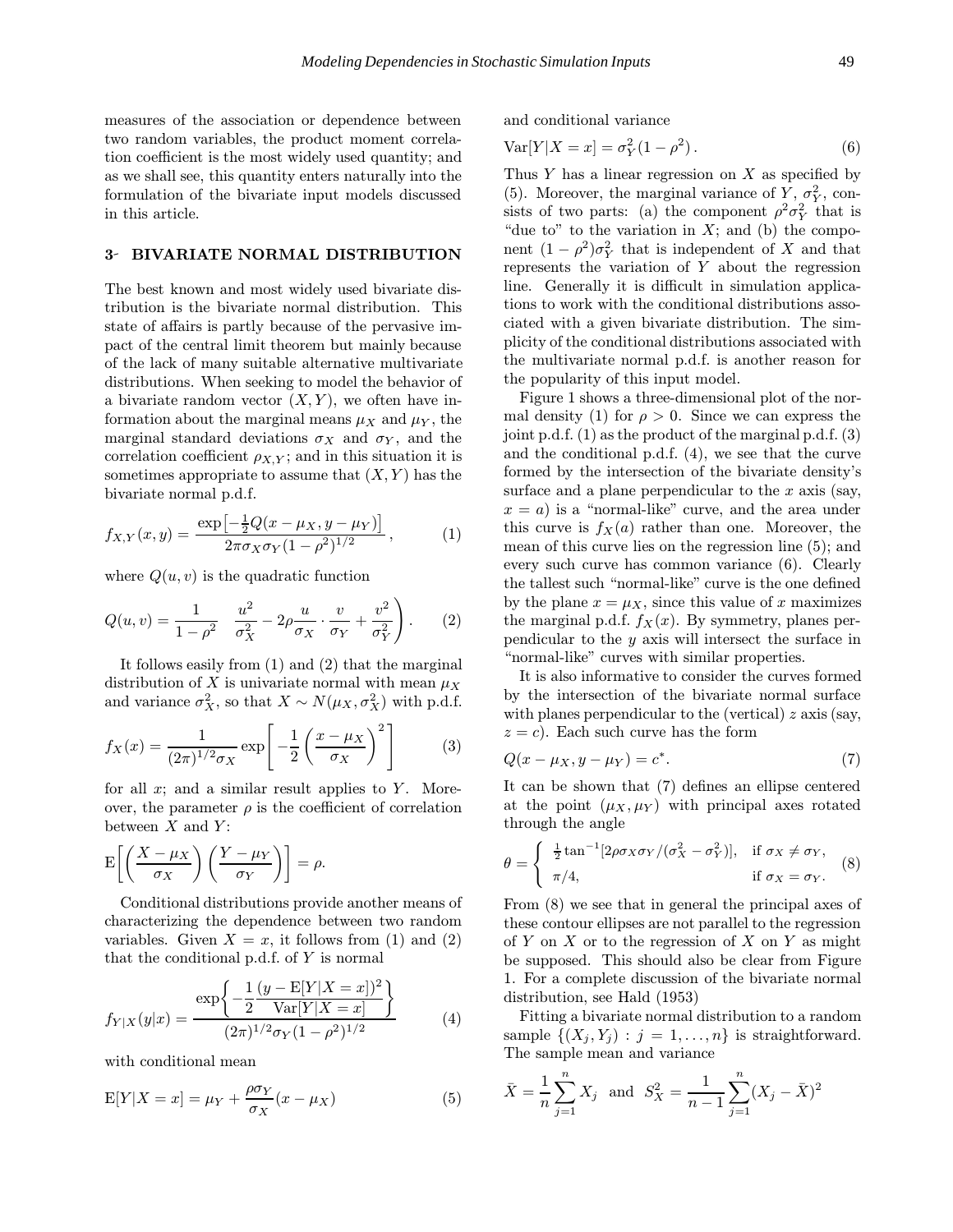

estimate  $\mu_X$  and  $\sigma_X^2$ , respectively; and similar results apply to the estimation of  $\mu_Y$  and  $\sigma_Y^2$ . Finally  $\rho$  is estimated by the sample coefficient of correlation

$$
r = \frac{1}{n-1} \sum_{j=1}^{n} \left( \frac{X_j - \bar{X}}{S_X} \right) \left( \frac{Y_j - \bar{Y}}{S_Y} \right)
$$

Given estimates of its parameters, the bivariate normal distribution  $N_2(\mu, \Sigma)$  with respective mean vector and covariance matrix

.

 $u_{\rm v} = a \frac{d\mathbf{y}}{dt}$  (x

$$
\boldsymbol{\mu} = \left[ \begin{array}{c} \mu_X \\ \mu_Y \end{array} \right] \text{ and } \boldsymbol{\Sigma} = \left[ \begin{array}{cc} \sigma_X^2 & \rho \sigma_X \sigma_Y \\ \rho \sigma_X \sigma_Y & \sigma_Y^2 \end{array} \right]
$$

can be readily generated by exploiting the results (3)–  $(6)$ . In particular, we may generate X from the univariate normal distribution  $N(\mu_X, \sigma_X^2)$ ; then given the sampled value  $X = x$ , we generate Y from the univariate normal distribution with mean (5) and variance (6).

## 4 JOHNSON SYSTEM OF DISTRIBUTIONS

#### 4.1 Univariate Johnson Distributions

Starting from a continuous random variable  $X$  whose distribution is unknown and is to be approximated and subsequently sampled, Johnson (1949a) proposed a set of four normalizing translations. These translations have the general form

$$
Z = \gamma + \delta \cdot g\left(\frac{X - \xi}{\lambda}\right),\tag{9}
$$

where  $Z$  is a standard normal random variate (that is,  $Z \sim N(0, 1)$ ,  $\gamma$  and  $\delta$  are shape parameters,  $\lambda$  is a scale parameter,  $\xi$  is a location parameter, and  $g(\cdot)$  is a function whose form defines the four distribution families in the Johnson translation system,

$$
g(y) = \begin{cases} \ln(y), & \text{for } S_L \text{ (lognormal) family,} \\ \ln\left[y + \sqrt{y^2 + 1}\right], & \text{for } S_U \text{ (unbounded) family,} \\ \ln[y/(1-y)], & \text{for } S_B \text{ (bounded) family,} \\ y, & \text{for } S_N \text{ normal family.} \end{cases}
$$

The translation (9) should approximately transform the continuous random variate  $X$  into a standard normal variate. The process of fitting a Johnson distribution to sample data involves first selecting a fitting method and the desired translation function  $g(\cdot)$  and then obtaining estimates of the four parameters  $\gamma$ ,  $\delta$ ,  $\lambda$ , and  $\xi$ . The fitting method utilized in this paper is moment matching. The Johnson translation system of distributions has the flexibility to match any feasible set of sample values for the mean, variance, skewness, and kurtosis. Additionally, the skewness and kurtosis uniquely identify the appropriate translation function  $g(\cdot)$ . As a result, fitting a data set using moment matching is reduced to the problem of finding the values of  $\gamma$ ,  $\delta$ ,  $\lambda$ , and  $\xi$  which approximately transform  $X$  into a standardized normal variate. Although there are no closed-form expressions for the parameter estimates based on the method of moments, these parameter estimates can be accurately approximated using an iterative procedure of Hill, Hill, and Holder (1976). Moreover, other methods may used to fit each marginal distribution for example, any of the estimation procedures implemented in the FITTR1 software package (Swain, Venkatraman, and Wilson 1988).

After the data set has been fitted with a Johnson distribution, variate generation is straightforward. First, a standardized normal variate Z should be generated. The corresponding realization of the Johnson variate  $X$  is found by applying to  $Z$  the inverse translation

$$
X = \xi + \lambda \cdot g^{-1} \left( \frac{Z - \gamma}{\delta} \right),\tag{11}
$$

where

$$
g^{-1}(z) = (12)
$$
\n
$$
\begin{cases}\ne^z, & \text{for } S_L \text{ (lognormal) family,} \\
(e^z - e^{-z})/2, & \text{for } S_U \text{ (unbounded) family,} \\
1/(1 + e^{-z}), & \text{for } S_B \text{ (bounded) family,} \\
z, & \text{for } S_N \text{ (normal) family.}\n\end{cases}
$$
\n(12)

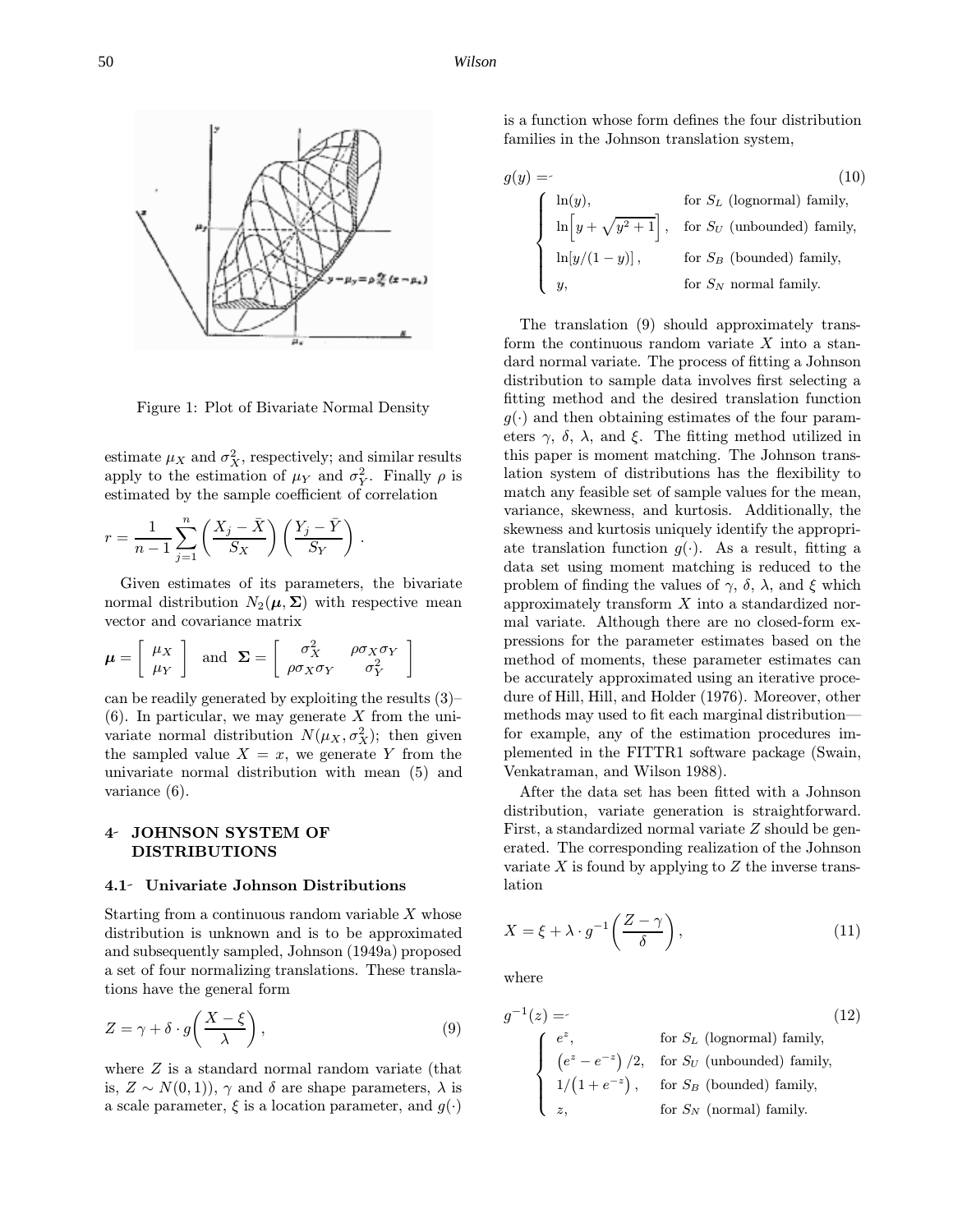If  $X$  is generated according to  $(11)$ , then the p.d.f. of  $X$  is given by

$$
f_X(x) = \frac{\delta}{\lambda (2\pi)^{1/2}} g' \left(\frac{x-\xi}{\lambda}\right)
$$
  
 
$$
\times \exp\left\{-\frac{1}{2}\left[\gamma + \delta \cdot g\left(\frac{x-\xi}{\lambda}\right)\right]^2\right\}
$$
 (13)

for all  $x \in \mathcal{H}$ , where

$$
g'(y) = (14)
$$
\n
$$
\begin{cases}\n1/y, & \text{for } S_L \text{ (lognormal) family,} \\
1/\sqrt{y^2 + 1}, & \text{for } S_U \text{ (unbounded) family,} \\
1/[y/(1-y)], & \text{for } S_B \text{ (bounded) family,} \\
1, & \text{for } S_N \text{ normal family,}\n\end{cases}
$$
\n(14)

and where the support  $H$  of the distribution is

$$
\mathcal{H} = \begin{cases}\n[\xi, +\infty), & \text{for } S_L \text{ (lognormal) family,} \\
(-\infty, +\infty), & \text{for } S_U \text{ (unbounded) family,} \\
[\xi, \xi + \lambda], & \text{for } S_B \text{ (bounded) family,} \\
(-\infty, +\infty), & \text{for } S_N \text{ normal family,}\n\end{cases}
$$
\n(15)

See Johnson (1949a) or Johnson (1987, pp. 31–33) for a graphs illustrating the broad diversity of distributional shapes that can achieved with the Johnson system of univariate probability distributions.

## 4.2 Bivariate Johnson Distributions

Johnson (1949b) proposed a bivariate distribution based on the univariate Johnson distributions. The parameterized model matches the first four moments for each marginal distribution and then attempts to approximate the correlation between component variates. As detailed below, the technique is easily extended to higher dimensions. Consider a continuous multivariate random vector  $X$  with 2 components,

$$
\mathbf{X} = \left(X_1, X_2\right)^{\mathrm{T}},
$$

which is to be modeled with some parameterized distribution. The Johnson bivariate modeling method determines a normalizing translation such that

$$
\mathbf{Z} = \boldsymbol{\gamma} + \boldsymbol{\delta} \mathbf{g} \left[ \boldsymbol{\lambda}^{-1} \left( \mathbf{X} - \boldsymbol{\xi} \right) \right] \sim N_2(\mathbf{0}_2, \boldsymbol{\Sigma}) \;, \tag{16}
$$

the bivariate normal distribution with null mean vector  $\mathbf{0}_2$  and covariance matrix of the form

 $\Sigma = \begin{bmatrix} 1 & \rho \\ \frac{\rho}{\rho} & 1 \end{bmatrix}$  $\rho$  1 .

This is accomplished as follows:

1. Identify the transformation

$$
\mathbf{g}\left[\left(y_1,y_2\right)^{\mathrm{T}}\right]\equiv\left[g_1(y_1),g_2(y_2)\right]^{\mathrm{T}}
$$

such that the marginal distribution of  $X_i$  is approximated by an appropriate univariate Johnson distribution, where  $i = 1, 2$  and  $g_i(\cdot)$  is one of the translation functions in (10)

2. Estimate the matrices of shape parameters,

$$
\boldsymbol{\gamma} \equiv \left(\gamma_1, \gamma_2\right)^{\rm T}, \quad \boldsymbol{\delta} \equiv {\rm diag}(\delta_1, \delta_2)\,,
$$

and the matrices of the respective location and scale parameters,

$$
\boldsymbol{\xi}\equiv\left(\xi_1,\xi_2\right)^{\rm T},\quad \boldsymbol{\lambda}\equiv{\rm diag}(\lambda_1,\lambda_2)\,,
$$

using the method of moments on each marginal distribution separately.

3. Estimate correlation matrix  $\Sigma$  by (a) inserting each sample value  $\{X_j : j = 1, \ldots, n\}$  into the estimated normalizing translation (16) to obtain the corresponding sample  $\{Z_j : j = 1, \ldots, n\}$  of estimated standard normal random vectors; and (b) computing the sample correlation matrix of the  $\{Z_i\}$  as the approximate moment-matching estimator of  $\Sigma$ .

Random vector generation consists of generating Z from a two-dimensional multivariate normal distribution  $N_2(\mathbf{0}_2, \Sigma)$  and then applying the inverse translation,

$$
\mathbf{X} = \boldsymbol{\xi} + \lambda \mathbf{g}^{-1} \left[ \boldsymbol{\delta}^{-1} (\mathbf{Z} - \boldsymbol{\gamma}) \right], \tag{17}
$$

using the previously determined parameter vectors and the vector-valued inverse translation function

$$
\mathbf{g}^{-1}\left[\left(z_1, z_2\right)^{\mathrm{T}}\right] \equiv \left[g_1^{-1}(z_1), g_2^{-1}(z_2)\right]^{\mathrm{T}},\tag{18}
$$

where  $g_i^{-1}(\cdot)$  is defined by (12) for  $i = 1, 2$ . This method will generate random vectors with exactly the same marginal moments as the original sample data (at least to the limits of machine accuracy); and if each of the empirical marginal distributions of the original sample data is nearly symmetric about its mean, then the intercomponent correlations of the fitted multivariate Johnson distribution will nearly match the sample correlations of the original sample data. However, if some of the empirical marginal distributions of the original sample data (or the corresponding underlying theoretical marginals) possess marked skewness, then the correlation matrix of the fitted multivariate Johnson distribution